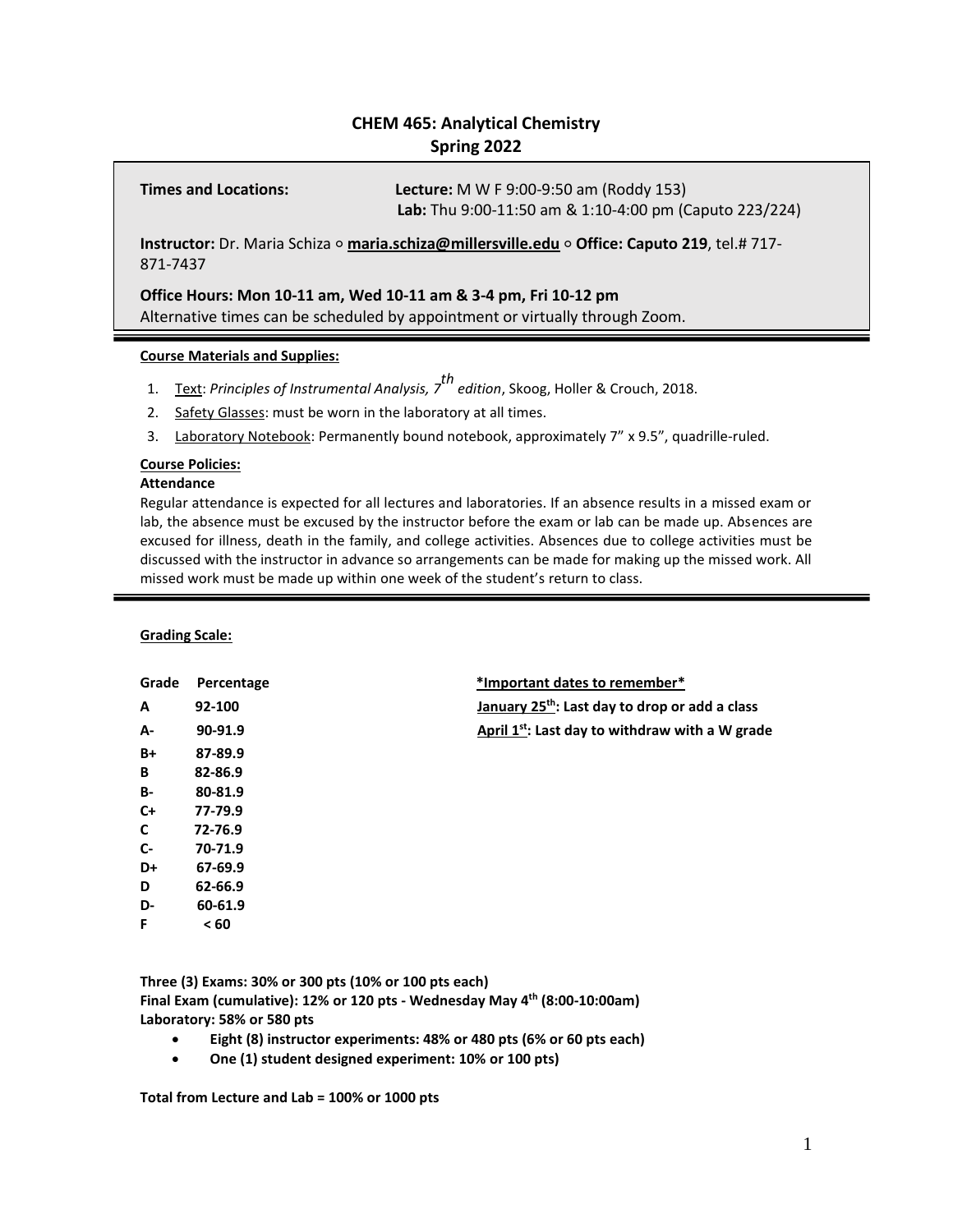### **Lecture:**

Lectures will cover the theory and technique of spectrophotometric, electroanalytical, and chromatographic methods. Exams will include information/material covered in the class lectures, labs and homework assignments.

# **Recommended Homework/Assignments:**

Recommended Assignments will be given periodically in class.

#### **TENTATIVE COURSE OUTLINE**

Analytical Methods Molecular Spectroscopy UV-Visible Spectroscopy Molecular Luminescence Infrared Spectroscopy Raman Spectroscopy Molecular Mass Spectroscopy Atomic Spectroscopy Spectrophotometric Methods Atomic Absorption Spectroscopy Atomic Emission Spectroscopy Atomic Mass Spectrometry Surface Characterization by Spectroscopy/Electron and Atomic Force Microscopy Chromatography Gas Chromatography High Performance Liquid Chromatography Supercritical Fluid Chromatography Capillary Electrophoresis Electroanalytical Chemistry Potentiometry Coulometry Voltammetry

Other Methods (Thermal, Radiochemical, Automated, Particle Size Determination)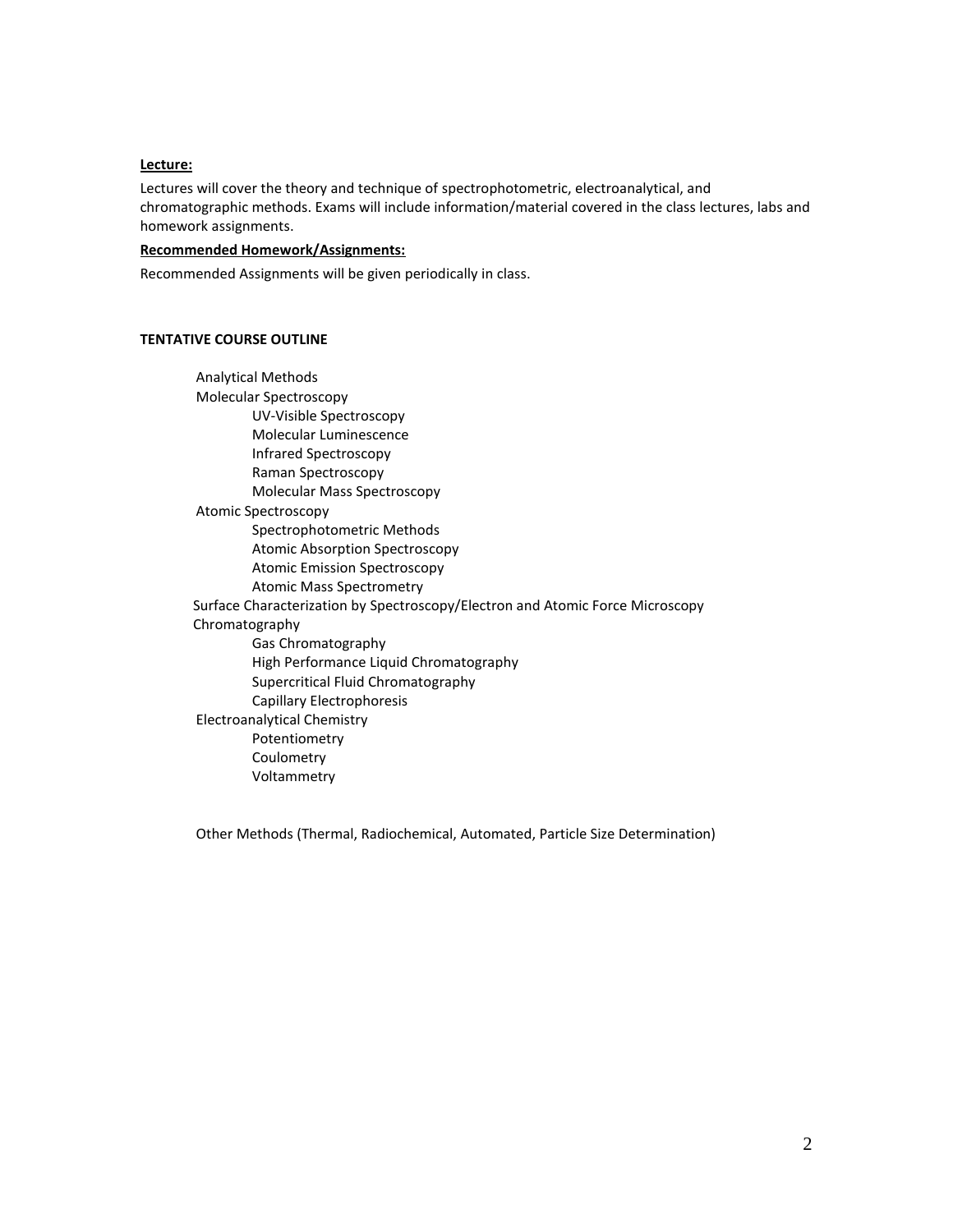# **Laboratory:**

The laboratory of the class will require more time outside of the class than many of your previous courses. Each student group will be assigned a specific experiment each week. However, during each laboratory period groups will be working on different experiments. Therefore, it will not be possible for the instructor to give an extended pre-lab discussion. In addition, the experiment assigned for a particular week may come well in advance for the discussion of that topic in lecture. It will be necessary for the student to have an understanding of the experiment and of the instrument before coming to lab.

All wet chemistry is to be done in the Analytical Lab and not at the location of the instrument to be used. At the end of each lab, all instruments should be cleaned and left in the manner in which they were found or better. All chemicals for each experiment must be returned to their proper place. Laboratory work should be done during the scheduled laboratory period. If additional time is needed, arrangements must be made with the instructor. Permission must be obtained from the instructor each time you use the laboratory outside of regularly scheduled hours. No student is to work in the laboratory alone.

Whenever time and the amount of sample permit, multiple samples should be analyzed (3 suggested). In addition, multiple trials (3 suggested) should be made of each sample. This will allow you to comment on any variation between samples as well as between measurements.

**You are upper classmen and, therefore, expected to conduct yourselves in a safe and appropriate manner in the laboratory. This laboratory is designed to instruct you in the basic instrumental techniques used in research and industry. You are expected to learn independence of thought and action in the laboratory.**

# **Laboratory Notebook:**

The laboratory notebook is a permanent record of your work in the laboratory. You must have your notebook with you in order to work in the lab. All notebooks must be permanently bound and begin with a table of contents. All entries should be in ink. Each page must be consecutively numbered, with your name, date and experiment title on the top of the page. All data must be recorded in the notebook using the correct significant figures. Never write data on another sheet of paper with the idea of transferring it to the notebook. Notebooks should be relatively neat and orderly; however, data should never be recopied in the notebook. If an error is made, do not use white out, tear out pages, recopy data or tape new pages. Simply draw a single line through the bad data and include an explanation why the error was made.

The notebook is a record of your work as it is performed. A running log of what you are doing in the lab should be kept in the notebook. The notebook should be kept is such way so that the instructor can turn to any experiment and tell exactly what you did during an experiment. All data must include units and appropriate labels. All instrumental parameters should be recorded for each trial. All calculations, tables and graphs must be included in the notebook.

Each laboratory experiment in the notebook must begin with a brief statement of the purpose of the experiment and a section with the materials used. This should consist of a table listing the chemicals names, the potential hazards associated with each chemical (information from SDS), and their proper waste disposal procedure. This is to be completed before the student begins the experiment. **Notebooks need to be signed by the instructor before each student leaves the laboratory.**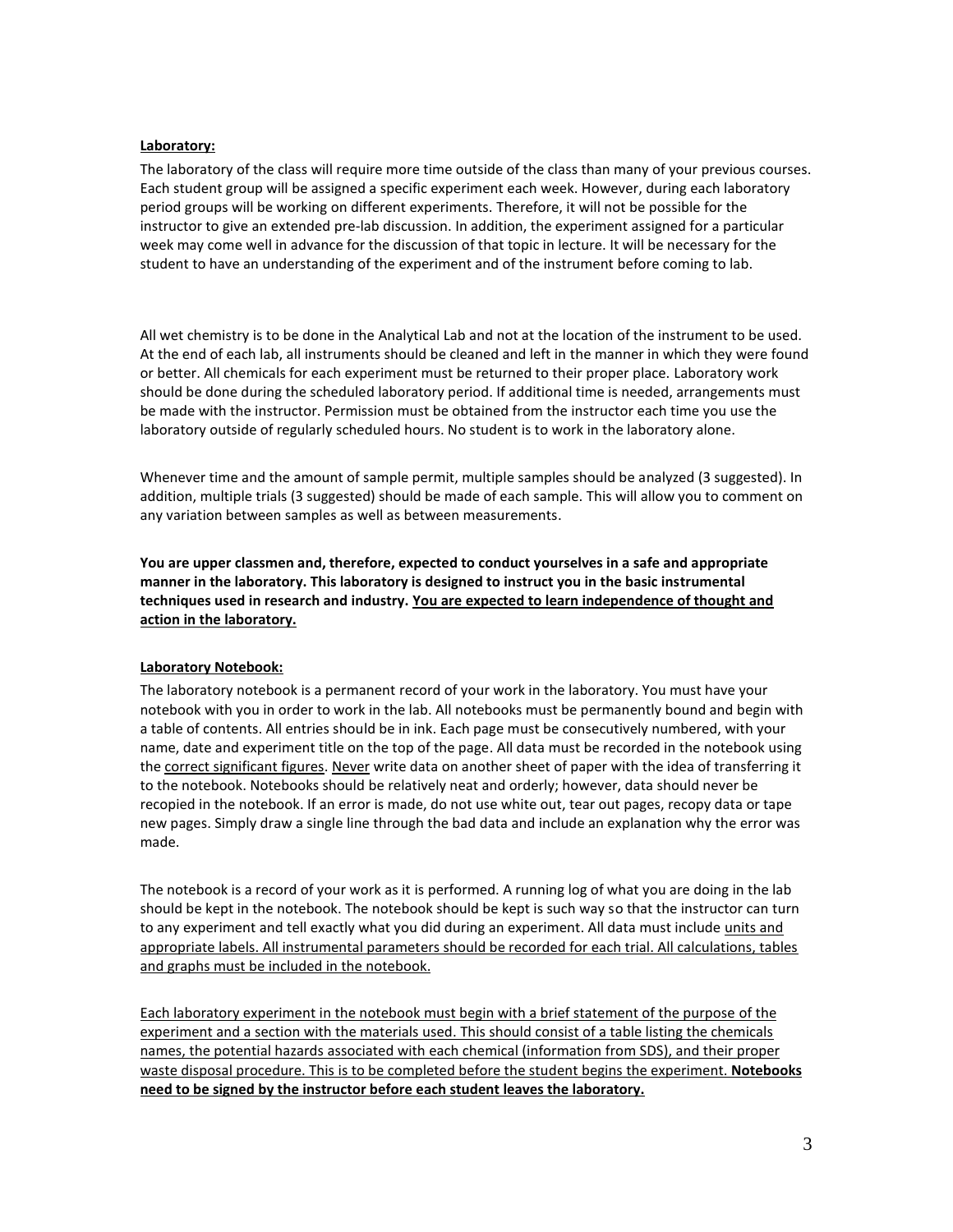# **Laboratory Report:**

These are formal reports and should be typed in a professional manner (**double spaced-12 font-Times New Roman style**). Reports should be approximately four-five pages of text excluding the title page, figures and tables, and references. Each lab report should contain the following (label and identify each section of the report):

- 1. **Title page:** Name, partner(s) name in parentheses, date, experiment title and abstract (short summary of method used and major results).
- 2. **Introduction:** A brief statement of the goal of the experiment, the principles on which the measurements are based and the type of techniques and instruments used (**a short paragraph**).
- 3. **Theory/Background:** Both the theory essential to an understanding of the chemical principles on which the measurement is based on and the theory necessary for understanding the equations used in the interpretation of the data should be discussed. A discussion of all chemical reactions taking place should also be included. Figures used in this section need to be original and include captions. (**1-2 pages**).
- 4. **Instrumentation:** Instrumentation diagrams should be original and include captions. Begin with a block diagram of the instrument with all major components labeled. This should be based on the instrument that you actually used. An explanation of the function of each component of the instrument should follow in the text. The name and specific model of the instrument should also be included (**1-2 pages**).
- 5. **Methods and Materials:** Give a list of materials used (using a descriptive paragraph not bulleted format) as well as the reference for where the procedure was found. Include changes to the procedure and a description of the sampling method (**a short paragraph**).
- 6. **Results (including data tables and graphs):** Results that relate directly to the purpose of the experiment should be clearly stated. Data tables and graphs should be employed whenever possible for presenting results. Label data clearly, include units, and maintain significant figures. Only data and graphs necessary for an explanation of the results need to be included (failed trials do not need to be reported). All tables and graphs included in the report must be referred to and explained in the conclusions and discussion section. An estimation of the statistical uncertainty associated with your reported results in terms of standard deviation and/or 95% confidence limits should be included.

*Tables/Graphs:* For graphs use proper labels for the axes, and proper units. Include captions for any table, and graph in your report. Discuss all tables, and graphs in the conclusions/discussion section. Also spectra, chromatographs, or voltammograms that are attached to the lab report, should be labeled with a figure number and discussed in the conclusions/discussion section. Only those figures that are needed for the discussion need to be included. Rather than attach many pages of data, the important points of the data should be summarized in the table or as several plots overlaid on one page to show changes that occur.

- 7. **Conclusions and Discussion:** The conclusions should state or describe the results that relate directly to the purpose or goal of the experiment. Evidence then must be presented to either support or refute the quality of your results. This argument should include an indication of how good (or bad) you think your results are and why you think this is the case. This discussion should use your data, comparison of results from multiple trials and multiple samples, data scatter in graphs, other observation during the experiment, and the expected range of results obtained from the literature to help convince the reader of the quality of your results and conclusion. A quantitative a statistical analysis of your data should be included as well as a discussion of the sensitivity and detection limits of the instrument (**1 page**).
- 8. **References:** Report in correct bibliographic style (**minimum of 2 outside references**). References should be properly cited in the theory and instrumentation sections or wherever appropriate.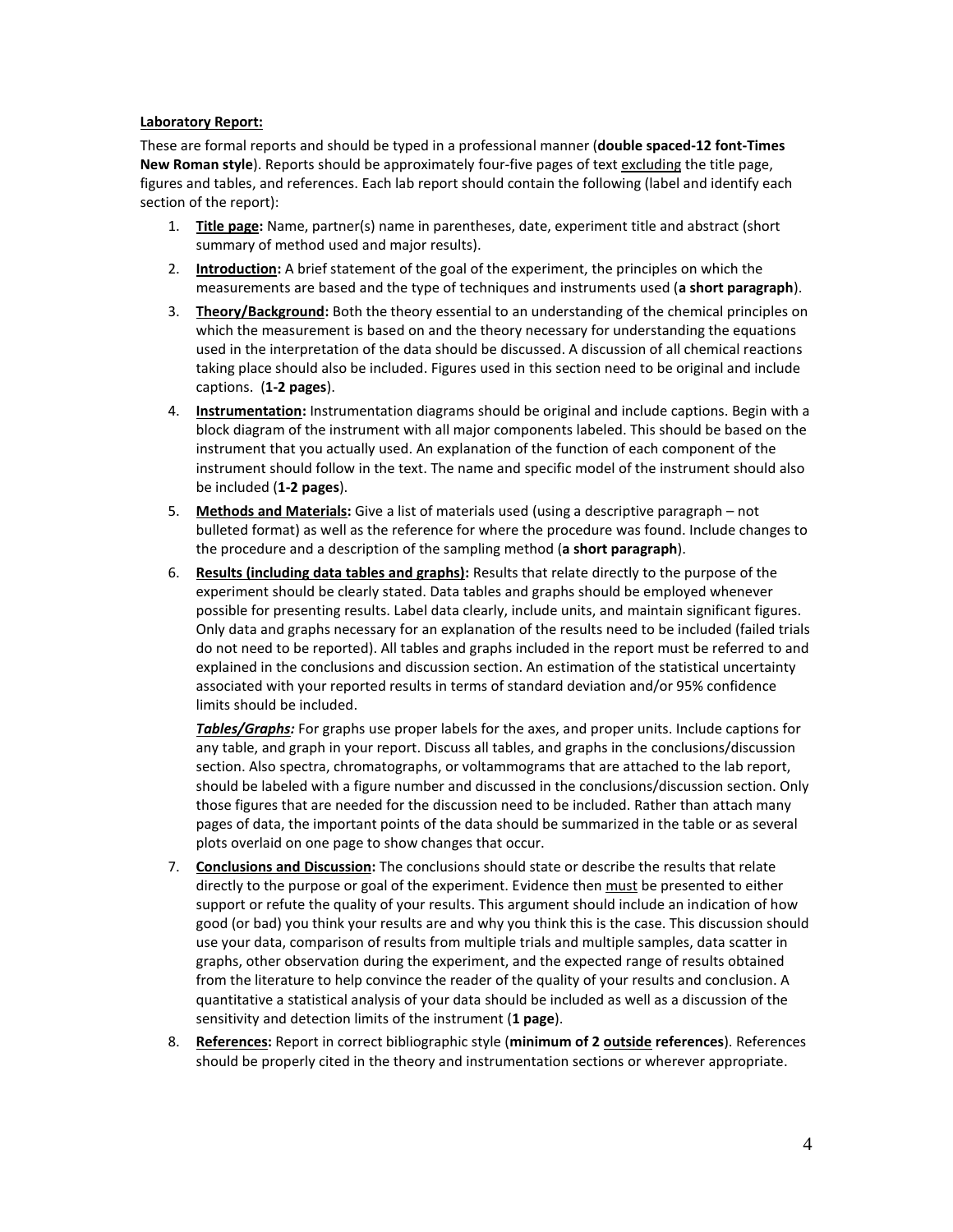**Lab reports will be due one week from the scheduled date for the experiment. NO LATE REPORTS WILL BE ACCEPTED. Notebooks should be signed and evaluated by the instructor at the end of each period.**

#### **Evaluation for Laboratory Notebook:**

| Notebook                                    | 5 points   |
|---------------------------------------------|------------|
| <b>Evaluation for Laboratory Report:</b>    |            |
| Format and Style/Grammar and Spelling       | 15 points  |
| Abstract/Introduction/Theory/Background     | 15 points  |
| Instrumentation/Methods and Materials       | 15 points  |
| Results/Data Presentation/Tables and Graphs | 30 points  |
| <b>Conclusions and Discussion</b>           | 15 points  |
| References                                  | 5 points   |
| <b>TOTAL:</b>                               | 100 points |

#### **Lab Reports Rewrites/Revisions (5):**

**A lab report is due a week after each experiment is finished. Lab report rewrites/revisions will be allowed and accepted for 5 total experiments. Rewrites/Revisions will be allowed for the first 3 experiment Lab Reports (performed before Spring Recess), the experiment that you will submit as a Team report (after Spring Recess) and the experiment presented as a poster at the end of the semester.** The first two lab reports, the team report, and the poster will be reviewed by the instructor. The third lab report (before Spring Recess) will be reviewed by a peer of yours before final submission.

You may rewrite and resubmit the first three graded lab reports, the team report, and the poster if you wish to improve your grade **(as long as the lab report was submitted on time originally and the first draft was similar in content to the final draft).** Both the old lab report and the new rewritten lab report should be paper clipped together and submitted within a week from the day the graded report is returned to you. **Only one rewrite will be allowed.** The poster should be submitted to me for review 3 days after the completion of the experiment. Recommendations for revisions will be send to you by e-mail. Final poster presentations will be scheduled for the last week of the semester. All written lab reports (including the poster) are evaluated based on a rubric designed for written lab reports.

#### **Oral Lab Report Presentations (2):**

Two lab reports will be orally presented and evaluated using a rubric designed for oral presentations.

#### **Student Designed Experiment: Proposal/Design/Performance**

Each group of students will propose, design, and perform an experiment of their own by the end of the semester. The experiment selected can be adopted from the literature. This should be an analytical experiment that can be performed using existing materials and instrumentation at the MU chemistry department. **The proposal/design of this experiment is due before Spring Recess. It will be orally presented in lab and will be evaluated by peers and the instructor.** It has to be approved by the instructor ahead of time in order for the group to have the appropriate time, materials, and equipment to perform the experiment after Spring Recess. **This will require some advance planning.**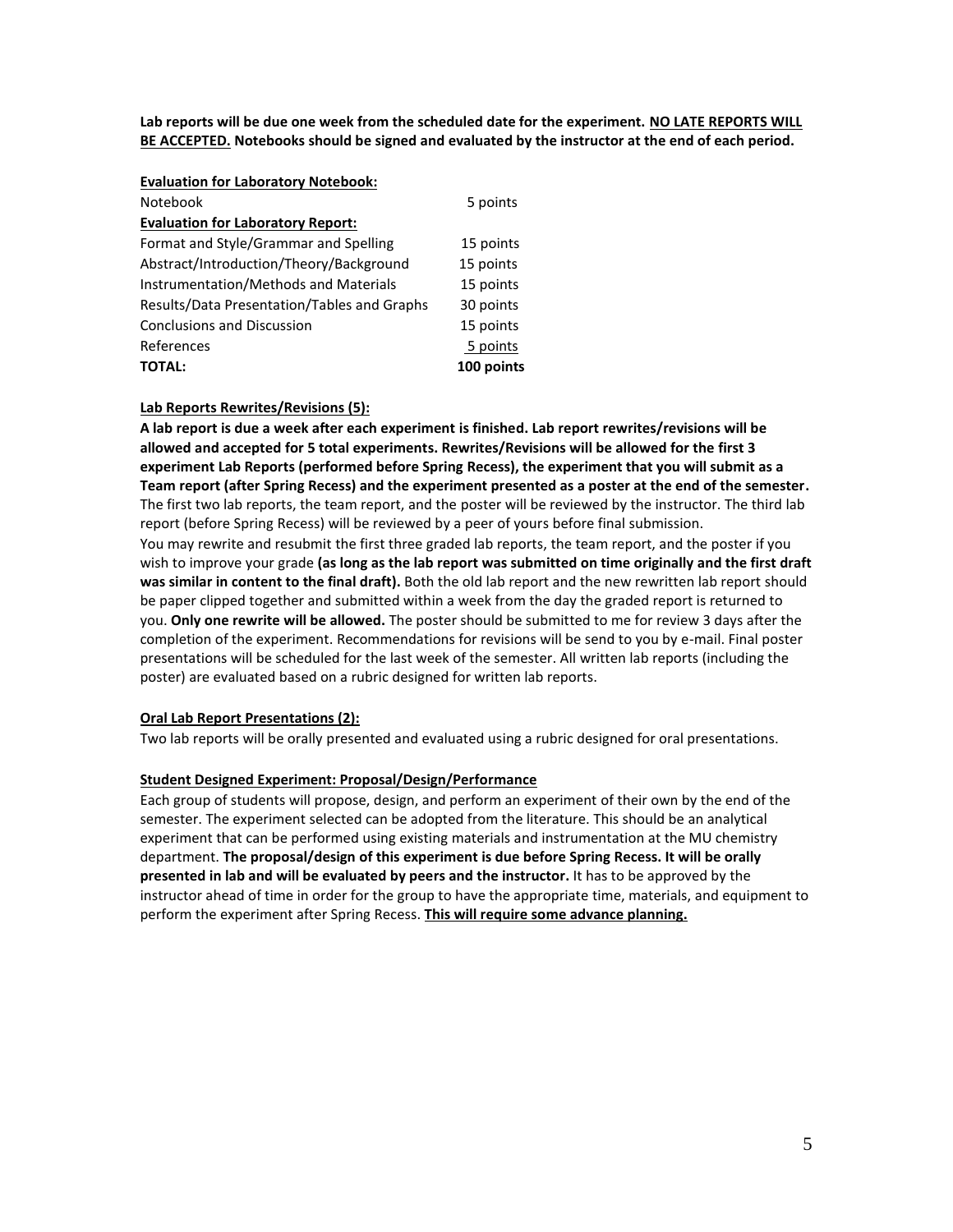# **Tentative Laboratory Schedule Spring 2022 Analytical Chemistry**

| Groups:           | $\mathbf{1}$                                                                               | $\overline{2}$                                       | $\overline{3}$                                                  | $\overline{4}$                                                                 |
|-------------------|--------------------------------------------------------------------------------------------|------------------------------------------------------|-----------------------------------------------------------------|--------------------------------------------------------------------------------|
| Jan 20            | <b>CHECK-IN ---- Introduction to Lab</b>                                                   |                                                      |                                                                 |                                                                                |
| Jan 27            | UV-Vis/part 1                                                                              | FTIR-ATR (Instructor<br>Review)                      | AA-F (Instructor<br>Review)                                     | RS (Instructor Review)                                                         |
| Feb <sub>3</sub>  | UV-Vis/part 2<br>(Instructor Review)                                                       | UV-Vis/part 1                                        | FTIR-ATR (Instructor<br>Review)                                 | AA-F (Instructor<br>Review)                                                    |
| Feb 10            | RS (Instructor Review)                                                                     | UV-Vis/part 2<br>(Instructor Review)                 | UV-Vis/part 1                                                   | FTIR-ATR (Peer<br>Review)                                                      |
| Feb 17            | AA-F (Peer Review)                                                                         | RS (Peer Review)                                     | UV-Vis/part 2 (Peer<br>Review)                                  | UV-Vis/part 1                                                                  |
| Feb <sub>24</sub> | FTIR-ATR (Oral Report I)                                                                   | AA-F (Oral Report I)                                 | RS (Oral Report I)                                              | UV-Vis/part 2 (Oral<br>Report I)                                               |
| Mar <sub>3</sub>  | <b>Student Designed Experiment / Proposal Presentations</b>                                |                                                      |                                                                 |                                                                                |
| <b>Mar 10</b>     | <b>Spring Recess</b>                                                                       |                                                      |                                                                 |                                                                                |
| Mar 17            | Oral Report I - from Experiments on February 24th / Preparation of SEM samples for Imaging |                                                      |                                                                 |                                                                                |
| Mar 24            | <b>SEM</b>                                                                                 | <b>SEM</b>                                           | <b>SEM</b>                                                      | <b>SEM</b>                                                                     |
| Mar 31            | HPLC (Team Report) -<br>(Instructor Review)                                                | GC/MS/SPME (Team<br>Report) - (Instructor<br>Review) | Fluo (Team Report) -<br>(Instructor Review)                     | <b>Your Analytical</b><br>Experiment*(Team<br>Report) - (Instructor<br>Review) |
| Apr 7             | <b>Your Analytical</b><br>Experiment*                                                      | <b>HPLC</b>                                          | GC/MS/SPME                                                      | Fluo                                                                           |
| Apr 14            | Fluo (Oral Report II)                                                                      | Your Analytical<br>Experiment* (Oral<br>Report II)   | HPLC (Oral Report II)                                           | GC/MS/SPME (Oral<br>Report II)                                                 |
| Apr 21            | GC/MS/SPME (Poster) -<br>(Instructor Review)                                               | Fluo (Poster) -<br>(Instructor Review)               | Your Analytical<br>Experiment* (Poster)<br>-(Instructor Review) | HPLC (Poster) -<br>(Instructor Review)                                         |
| Apr 28            | <b>CHECK-OUT---- Poster Presentations</b>                                                  |                                                      |                                                                 |                                                                                |

-UV-Vis: UV-Visible Spectroscopy

-Fluo: Fluorimetry

-FTIR-ATR - Infrared Spectroscopy-Attenuated Total Reflection

-RS: Raman Spectroscopy

-AA-F: Atomic Absorption Spectroscopy - Flame

-HPLC: High Performance/Pressure Liquid Chromatography

-SEM: Scanning Electron Microscopy

-GC/MS/SPME: Gas Chromatography/Mass Spectroscopy with Solid Phase Microextraction Fibers

-Your Analytical Experiment Proposal/Design/Performance and Laboratory Report\*

Alternative Lab-CV: Cyclic Voltametry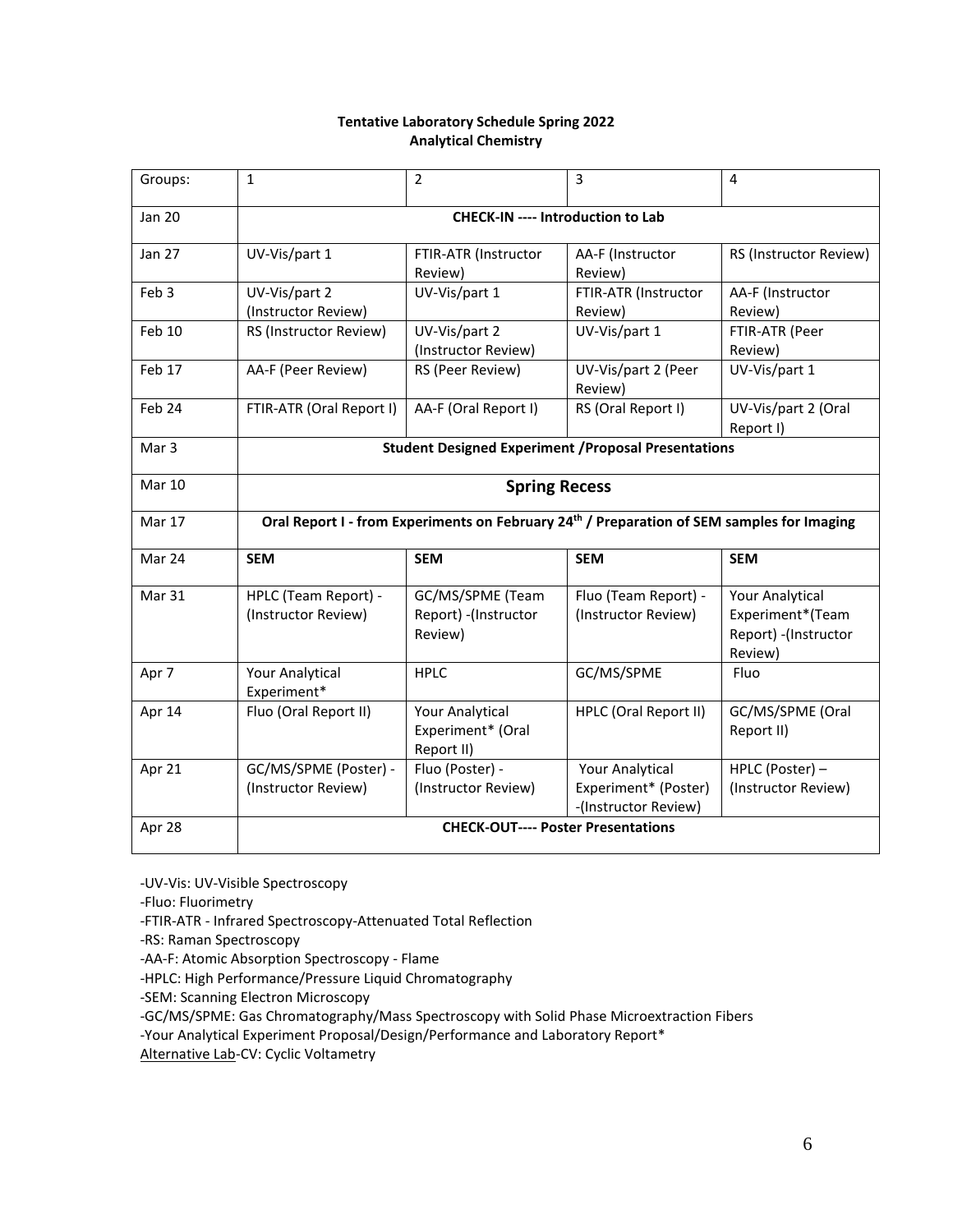# **Laboratory Report Submission-Due Dates**

| Groups:       | $\mathbf{1}$                                                                                                    | $\overline{2}$                                                                                                   | $\overline{3}$                                                                                                                  | 4                                                                                                                          |
|---------------|-----------------------------------------------------------------------------------------------------------------|------------------------------------------------------------------------------------------------------------------|---------------------------------------------------------------------------------------------------------------------------------|----------------------------------------------------------------------------------------------------------------------------|
| <b>Jan 20</b> | <b>CHECK-IN ---- Introduction to Lab</b>                                                                        |                                                                                                                  |                                                                                                                                 |                                                                                                                            |
| <b>Jan 27</b> | UV-Vis/part 1                                                                                                   | FTIR-ATR (Written report<br>due on Feb 3 - instructor<br>review)                                                 | AA-F (Written report<br>due on Feb 3 -<br>instructor review)                                                                    | RS (Written report<br>due on Feb 3 -<br>instructor review)                                                                 |
| Feb 3         | UV-Vis/part 2 (Written<br>report due on Feb 10 -<br>instructor review)                                          | UV-Vis/part 1                                                                                                    | FTIR-ATR (Written<br>report due on Feb 10<br>- instructor review)                                                               | AA-F (Written report<br>due on Feb 10 -<br>instructor review)                                                              |
| Feb 10        | RS (Written report due on<br>Feb 17 - instructor review)                                                        | UV-Vis/part 2<br>(Written report due on<br>Feb 17 - instructor<br>review)                                        | UV-Vis/part 1                                                                                                                   | FTIR-ATR (peer<br>review) - (due on<br>Feb 24 to the peer,<br>Mar 3 back to the<br>student, & Mar 17 to<br>the instructor) |
| Feb 17        | AA-F (peer review) - due<br>on Feb 24 to the peer, Mar<br>3 back to the student, &<br>Mar 17 to the instructor) | RS (peer review) - due<br>on Feb 24 to the peer,<br>Mar 3 back to the<br>student, & Mar 17 to the<br>instructor) | UV-Vis/part 2 (peer<br>review) - (due on Feb<br>24 to the peer, Mar 3<br>back to the student,<br>& Mar 17 to the<br>instructor) | UV-Vis/part 1                                                                                                              |
| Feb 24        | FTIR-ATR (Oral Report I-<br>Mar 17)                                                                             | AA-F (Oral Report I-<br>Mar 17)                                                                                  | RS (Oral Report I-<br>Mar 17)                                                                                                   | UV-Vis/part 2 (Oral<br>Report I - Mar 17)                                                                                  |
| Mar 3         | <b>Student Designed Experiment/Proposal Presentations</b>                                                       |                                                                                                                  |                                                                                                                                 |                                                                                                                            |
| <b>Mar 10</b> | <b>Spring Recess</b>                                                                                            |                                                                                                                  |                                                                                                                                 |                                                                                                                            |
| Mar 17        | Oral Report I - from Experiments on February 24th / Preparation of SEM samples for Imaging                      |                                                                                                                  |                                                                                                                                 |                                                                                                                            |
| Mar 24        | SEM (due on Mar 31 to the<br>instructor)                                                                        | SEM (due on Mar 31 to<br>the instructor)                                                                         | SEM (due on Mar 31<br>to the instructor)                                                                                        | SEM (due on Mar 31<br>to the instructor)                                                                                   |
| Mar 31        | HPLC (Team Written<br>Report due on Apr 7 to the<br>instructor)                                                 | GC/MS/SPME (Team<br>Written Report due on<br>Apr 7 to the instructor)                                            | Fluo (Team Written<br>Report due on Apr 7<br>to the instructor)                                                                 | <b>Your Analytical</b><br>Experiment* (Team<br><b>Written Report due</b><br>on Apr 7 to the<br>instructor)                 |
| Apr 7         | <b>Your Analytical</b><br>Experiment* (due on Apr<br>14 to the instructor)                                      | HPLC (due on Apr 14 to<br>the instructor)                                                                        | GC/MS/SPME Your<br>(due on Apr 14 to the<br>instructor)                                                                         | Fluo (due on Apr 14<br>to the instructor)                                                                                  |
| Apr 14        | Fluo (Oral Report II-<br>presented in class the<br>week of Apr 21)                                              | <b>Your Analytical</b><br>Experiment* (Oral<br>Report II- presented in<br>class the week of Apr 21)              | HPLC (Oral Report II-<br>presented in class<br>the week of Apr 21)                                                              | GC/MS/SPME (Oral<br>Report II- presented<br>in class the week of<br>Apr 21)                                                |
| Apr 21        | GC/MS/SPME (Poster-<br>presented on Apr 28)                                                                     | Fluo (Poster- presented<br>on Apr 28)                                                                            | Analytical<br>Experiment* (Poster-<br>presented on Apr 28)                                                                      | HPLC (Poster-<br>presented on Apr 28)                                                                                      |
| Apr 28        | <b>CHECK-OUT---- Poster Presentations</b>                                                                       |                                                                                                                  |                                                                                                                                 |                                                                                                                            |